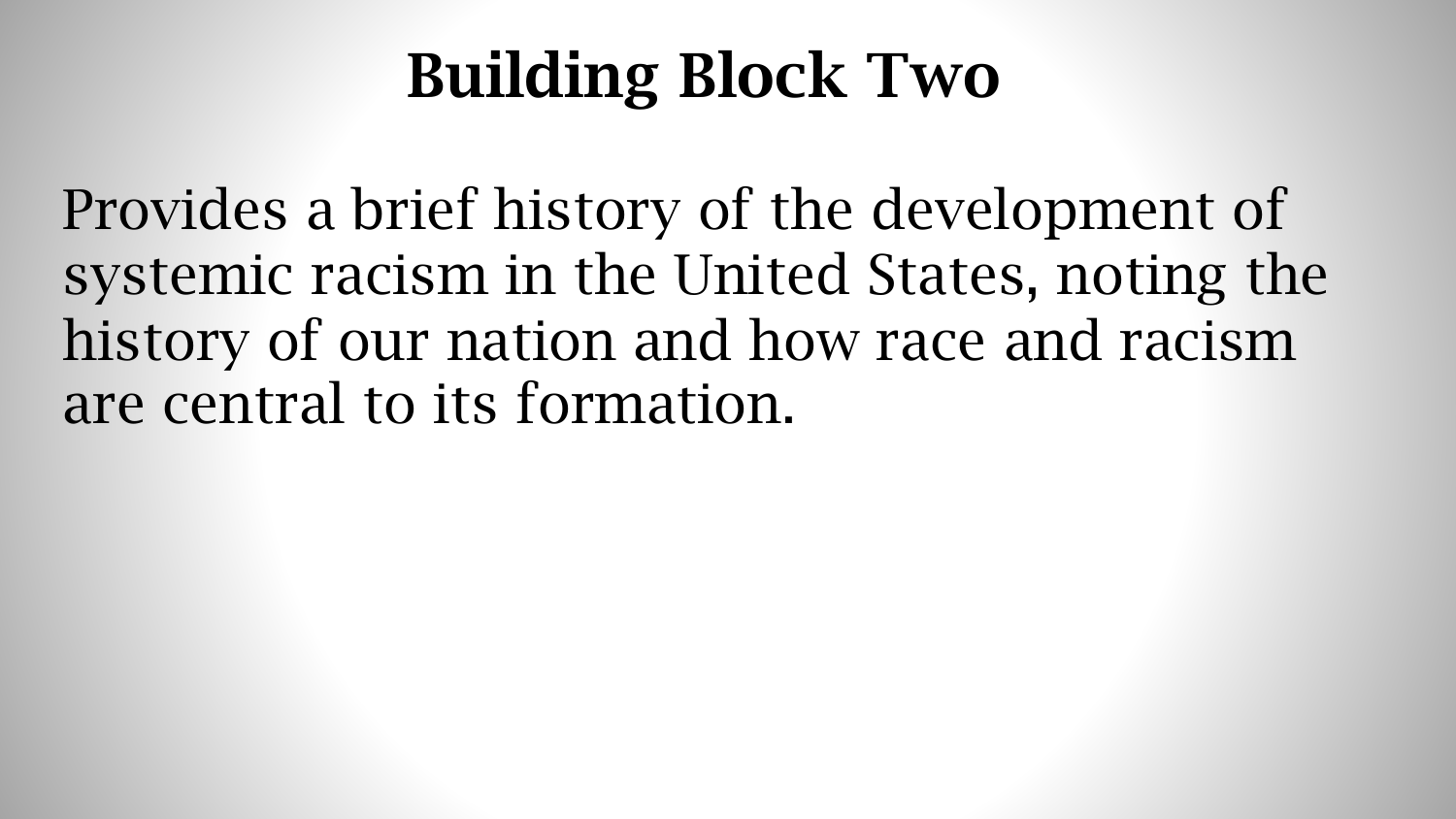Building a Firm Foundation: This block is divided into six historical periods or events that were instrumental in the development and sustainability of systemic racism in the U.S.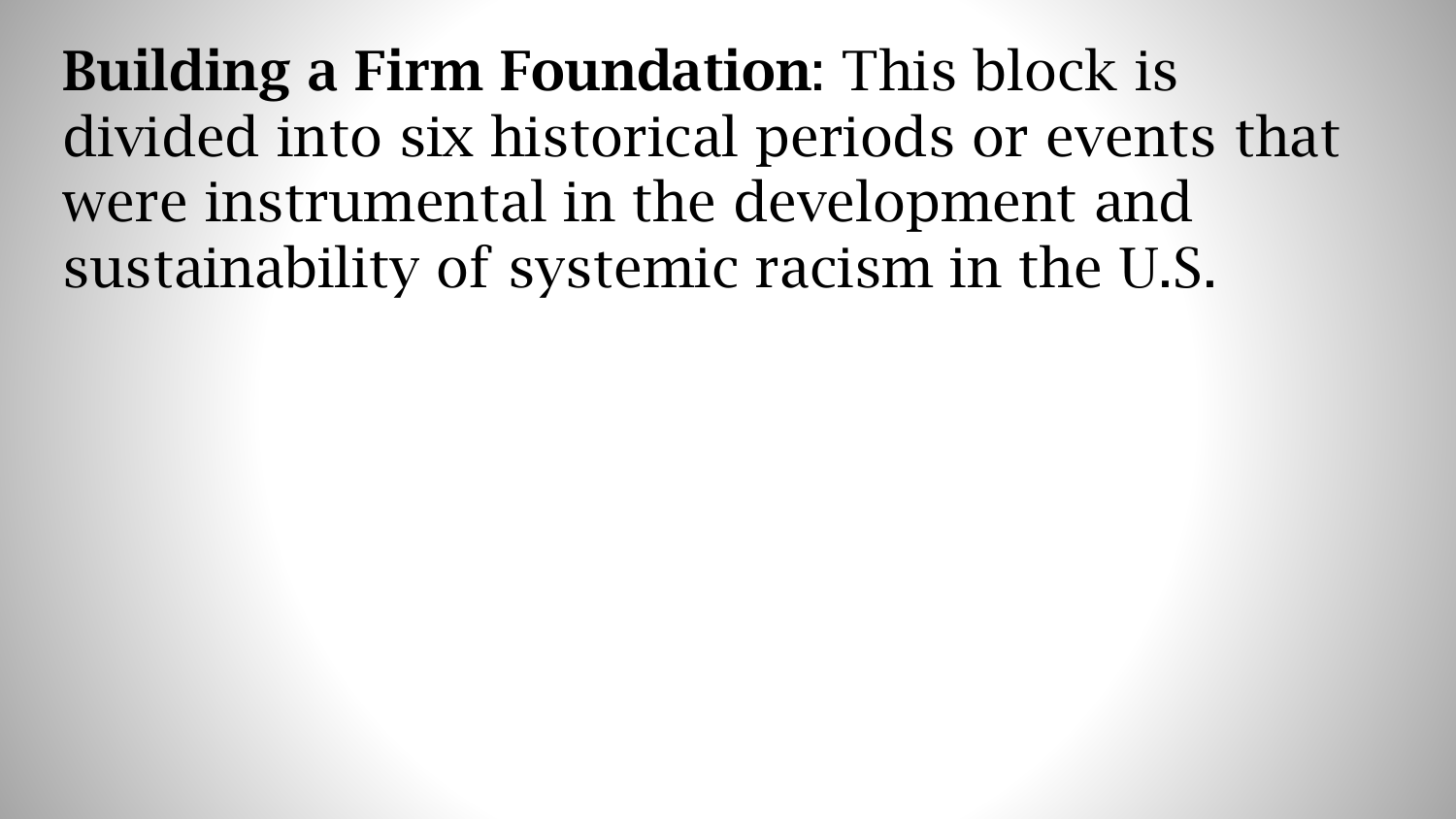Point One: The notion of race and racism was developed to justify the transatlantic slave trade and slavery in the New World. Prior to the slave trade, no firmly-formulated ideology of race, racism and racial differences existed.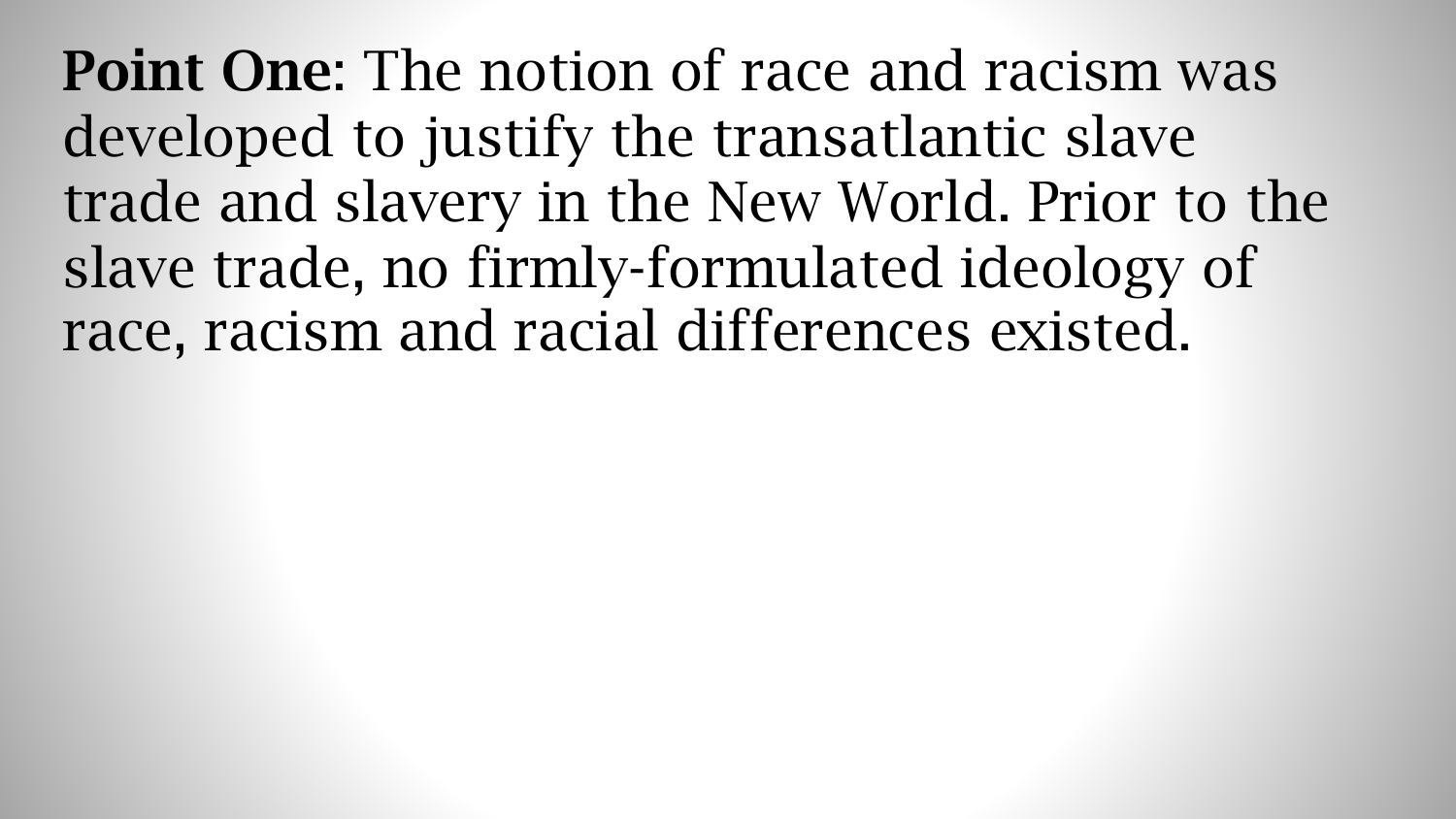Point Two: Since the beginning of the development of our nation, we have had a problem with race, which continues today.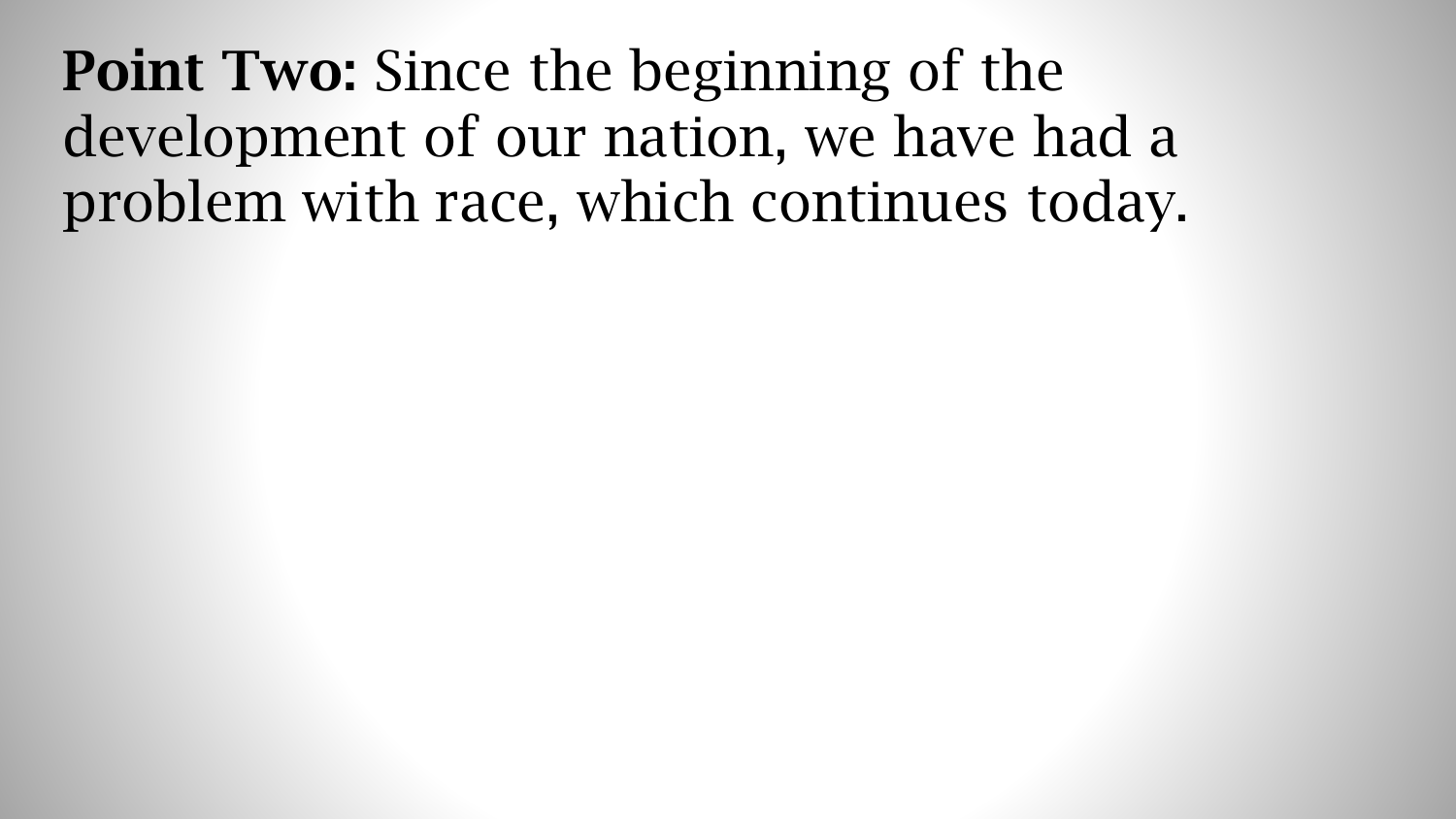Thomas Theorem: A sociological principle that indicates if people believe things to be real, they are real in their consequences.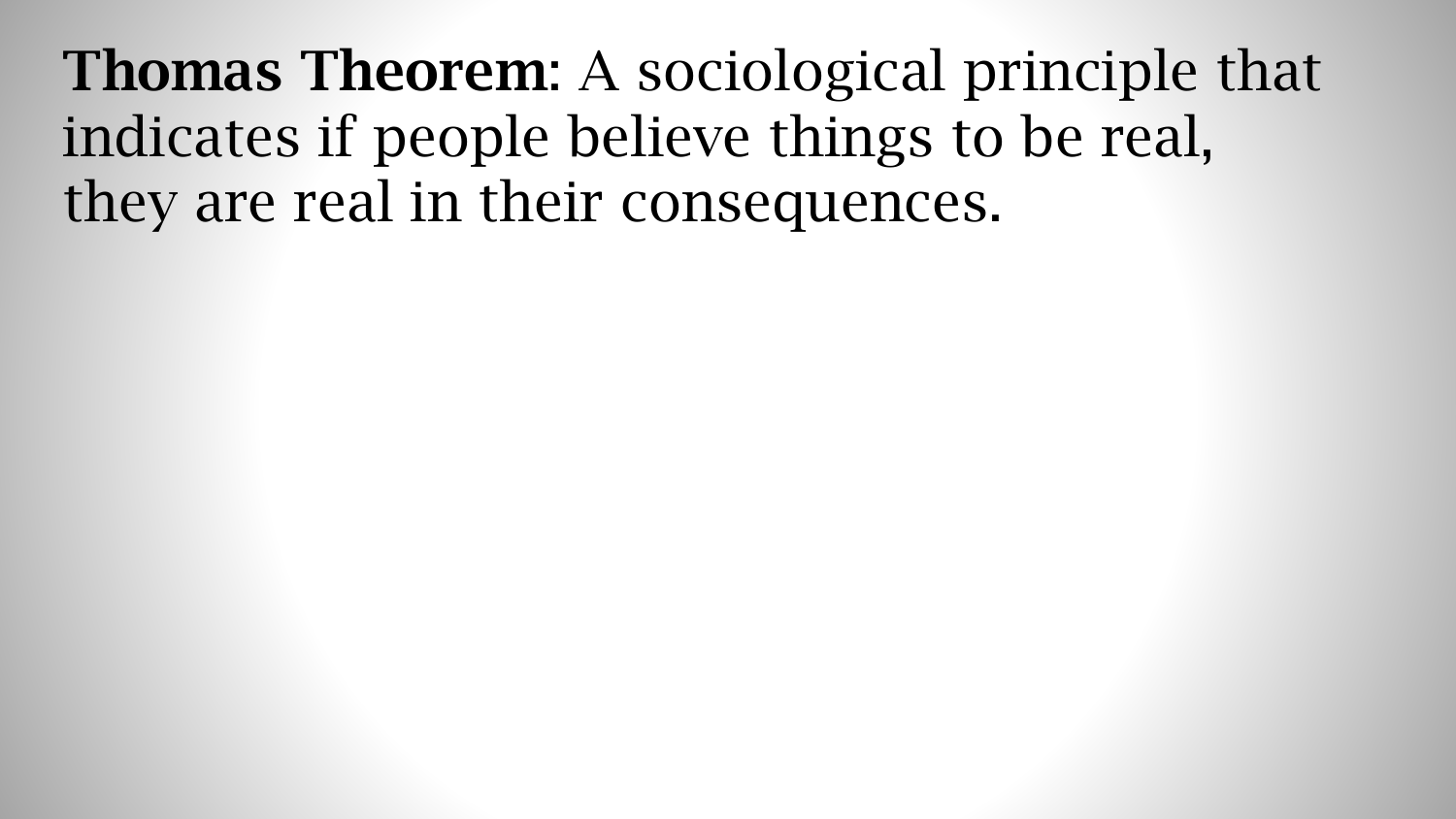Thomas Theorem: A sociological principle that indicates if people believe things to be real, they are real in their consequences.

This theorem applies to race in our society: Although race isn't real, the consequences are real because we treat people differently based on their racial background.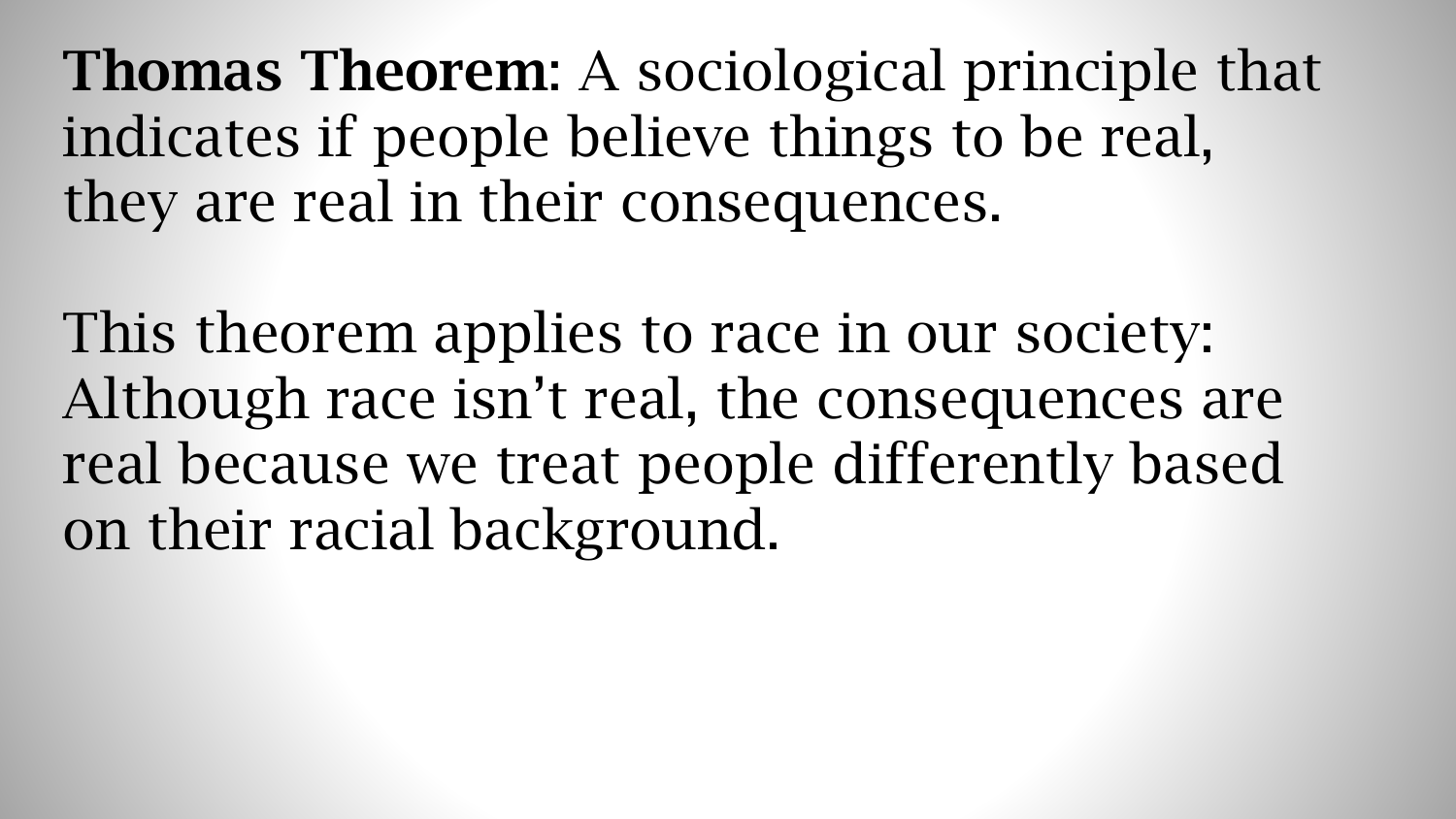The Foundation of Building Beloved Community: If we can alter our own behaviors, we can change the way we construct race. If we can eliminate stereotypes, stop discrimination and differential treatment of people of color in our everyday lives, we contribute to the dismantling of systemic racism over time.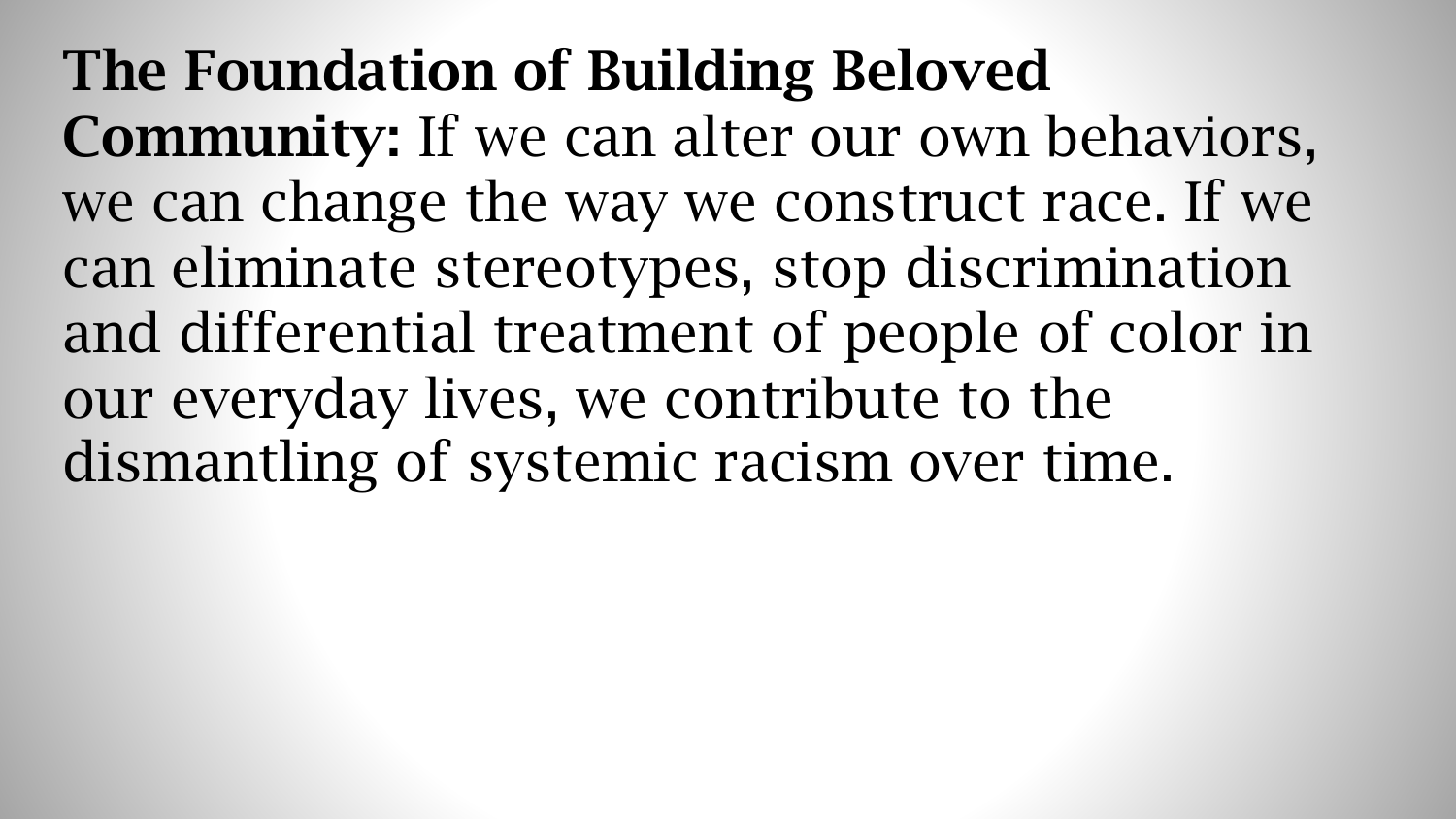The Foundation of Building Beloved Community: If we can alter our own behaviors, we can change the way we construct race. If we can eliminate stereotypes, stop discrimination and differential treatment of people of color in our everyday lives, we contribute to the dismantling of systemic racism over time.

*Your individual actions and behaviors really do matter. You can make a difference in ending systemic racism and inspire others to do the same.*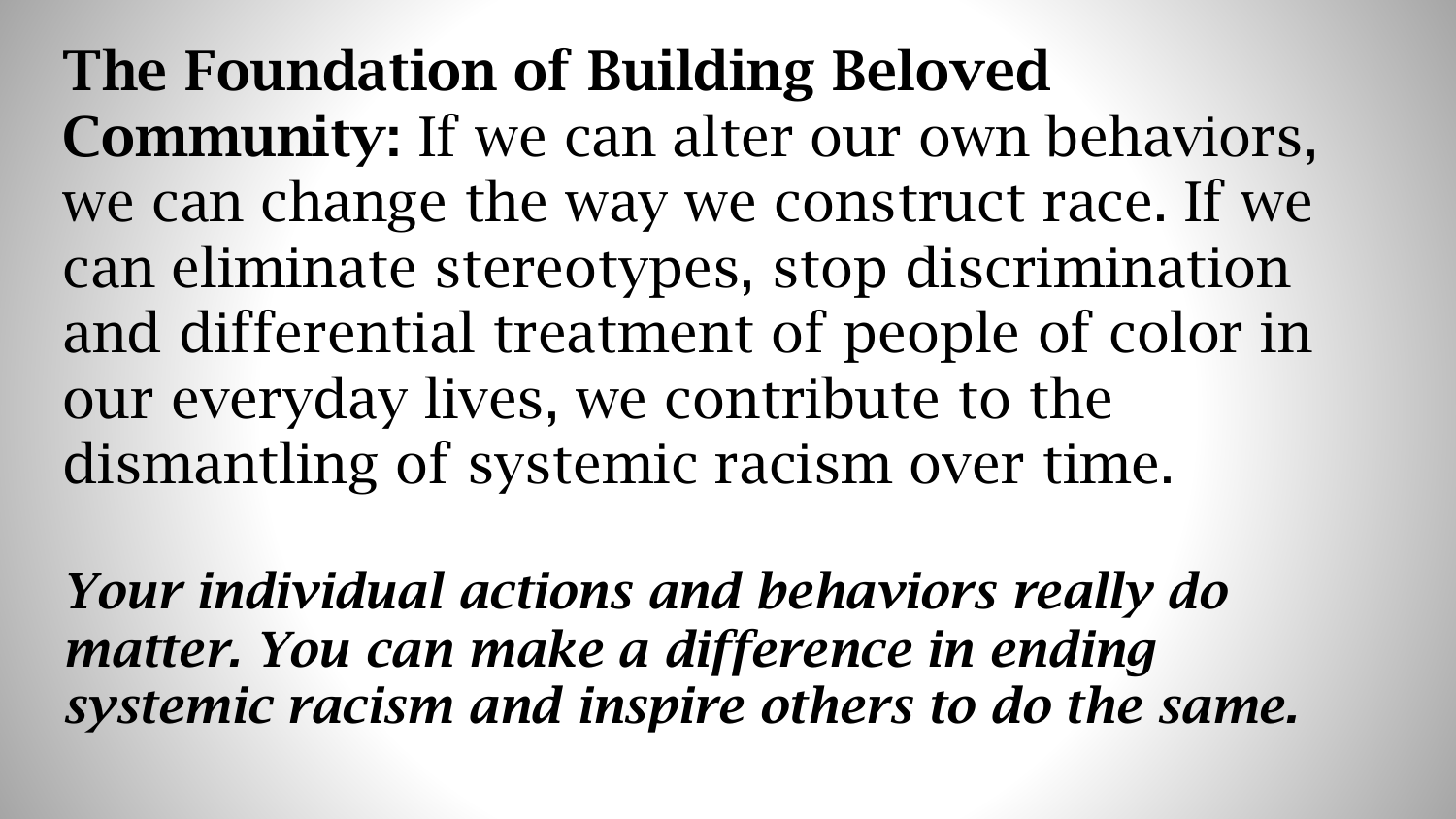Post Civil War/Reconstruction: African Americans became citizens, but those citizenship rights were contingent upon the location and the willingness of whites to honor those rights.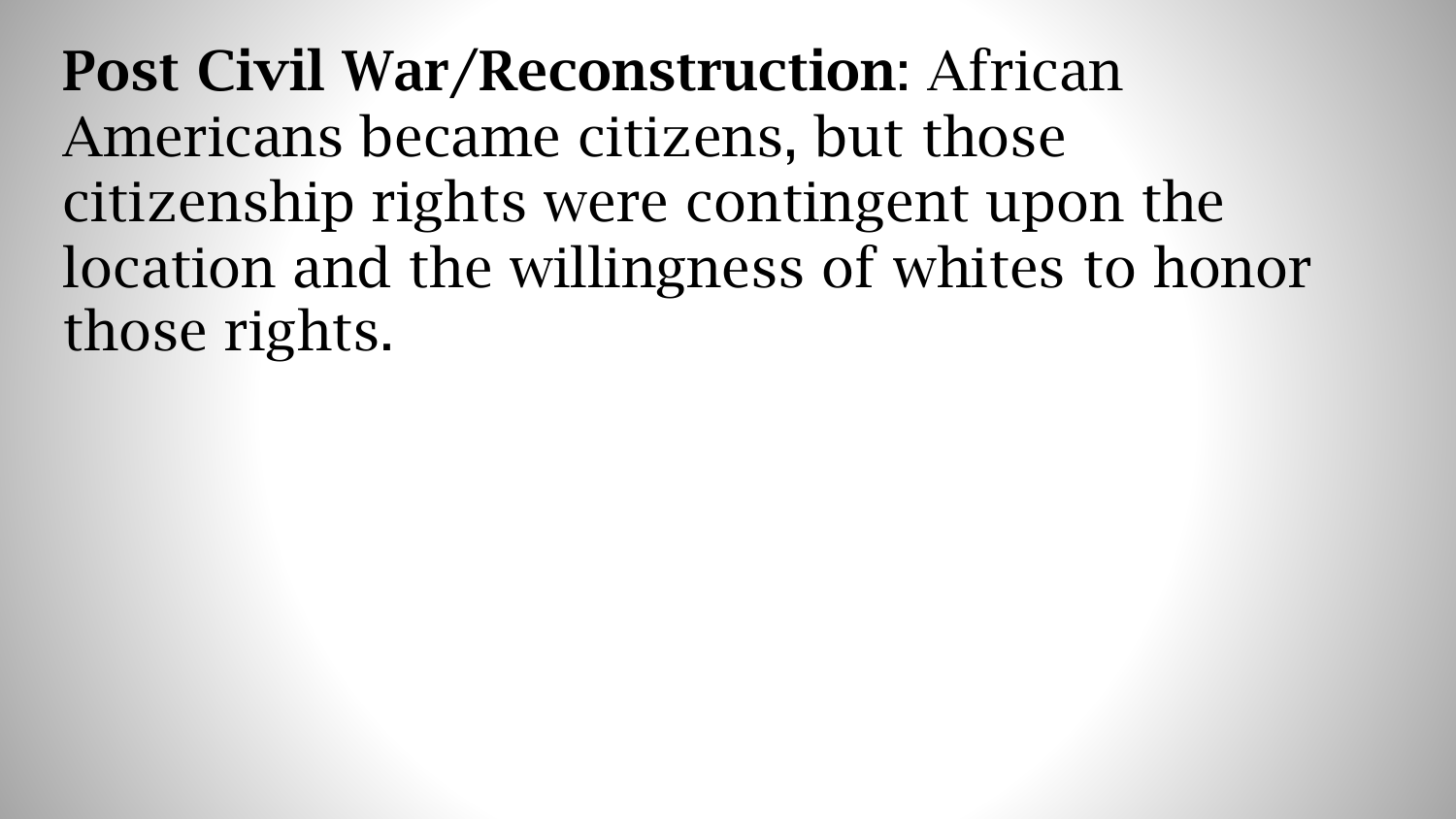Post Civil War/Reconstruction: African Americans became citizens, but those citizenship rights were contingent upon the location and the willingness of whites to honor those rights. People of color basically had a form of second-class citizenship that came with conditions on property ownership, where they could live, work, go to school, eat and take recreation.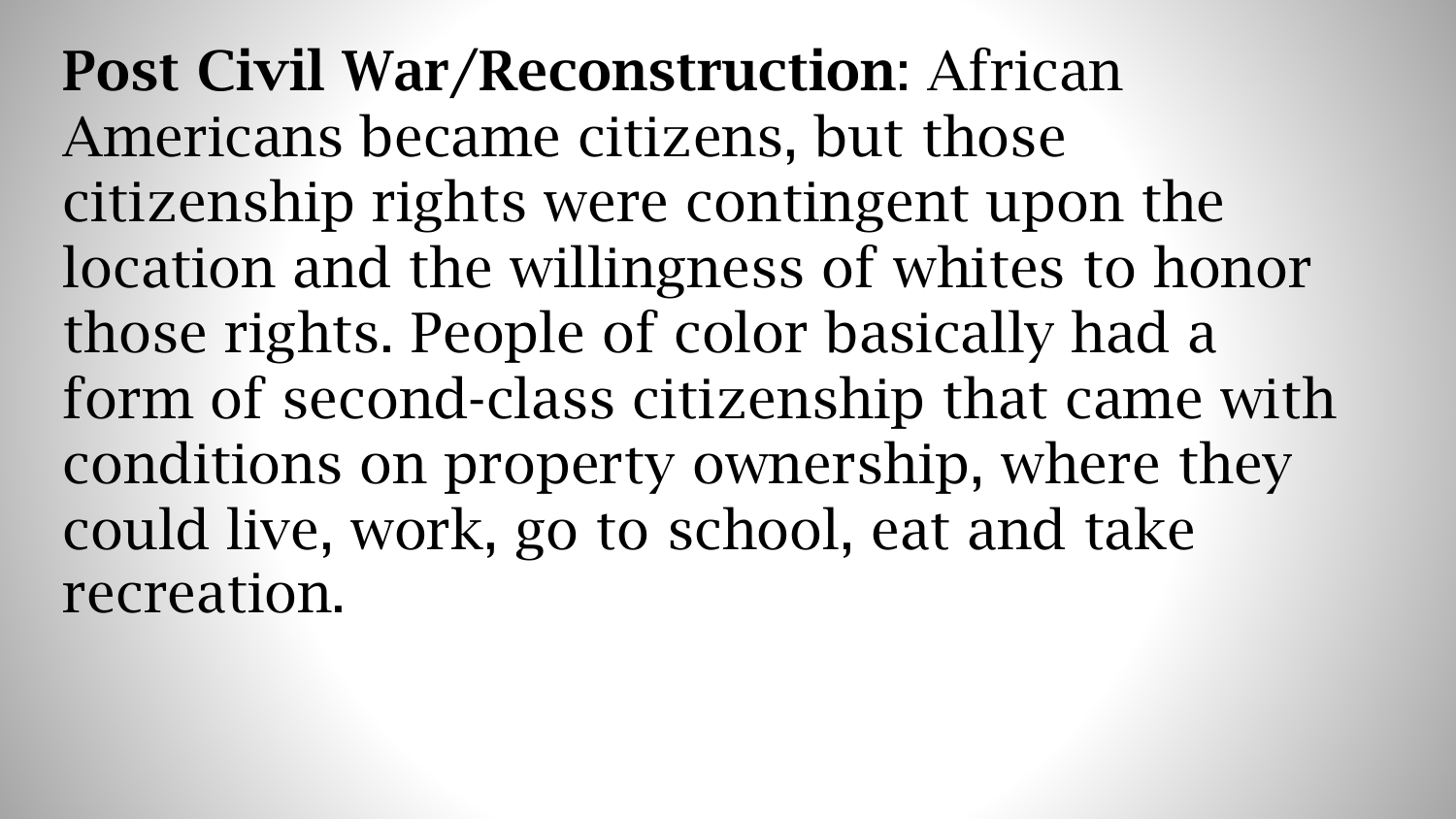## Point Three: The treatment of African Americans in the years following the Civil War.

During Reconstruction (1865-1880), many newly-freed slaves migrated across the U.S. from the South seeking better opportunities in jobs, housing, and education for their children. They moved West to Colorado, Oklahoma and Kansas. They were called "exodusters."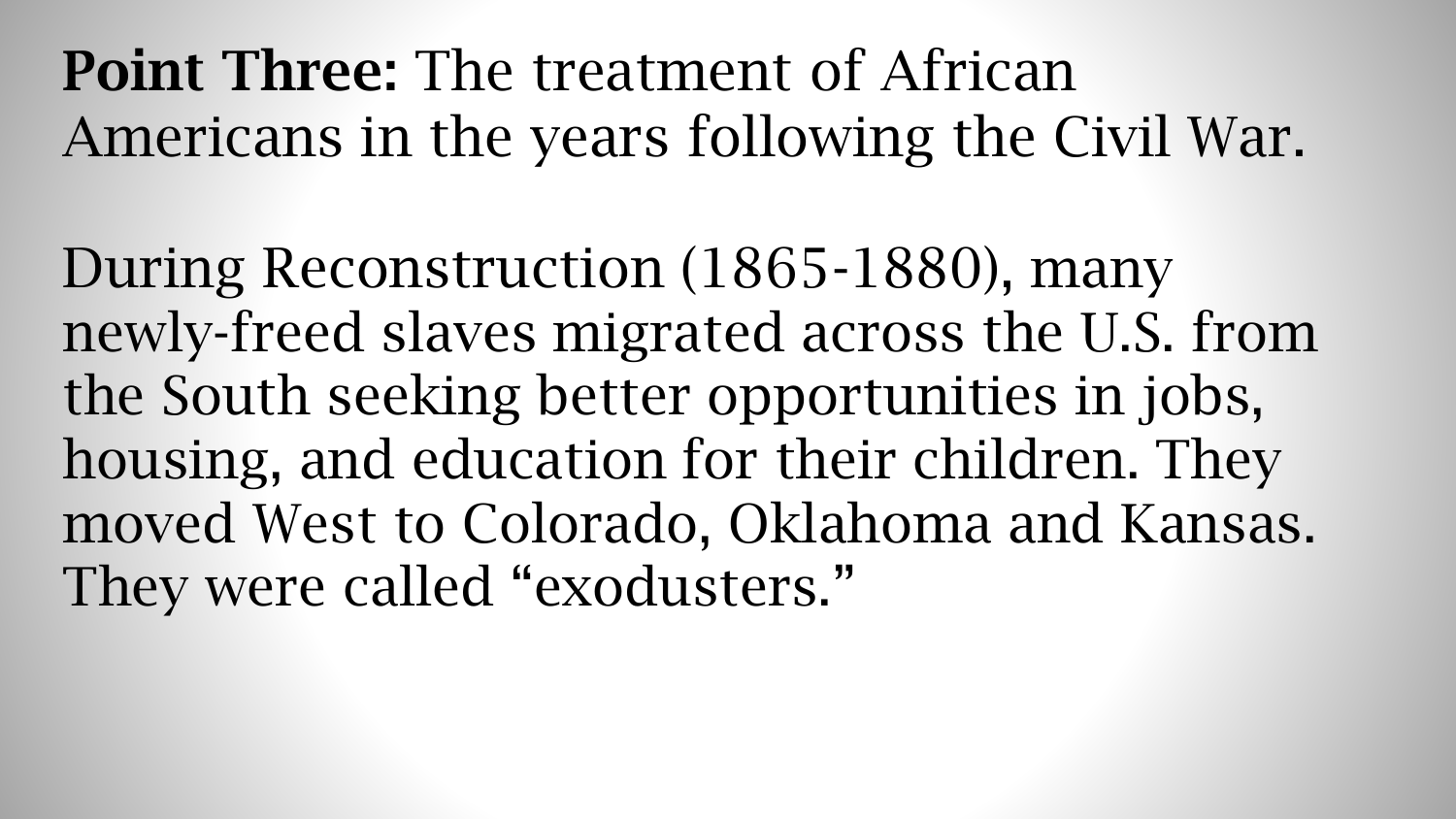Point Three: The treatment of African Americans in the years following the Civil War.

The continued mass migration of whites into the West meant that African Americans tended to be forced out of areas they settled in or forced into segregated areas in cities.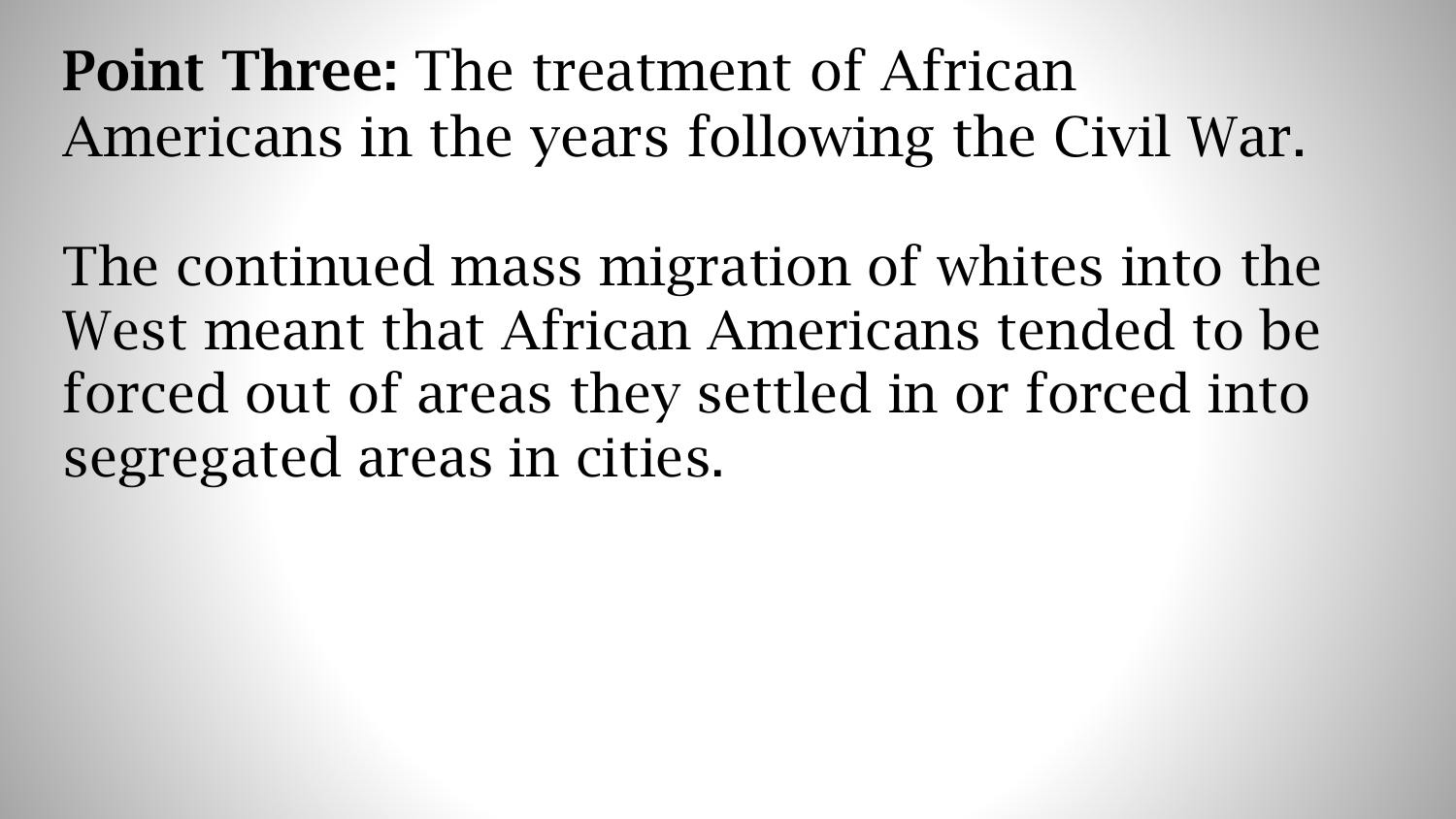Point Four: The treatment of Asian Americans in the West during and after the building of the transcontinental railroad.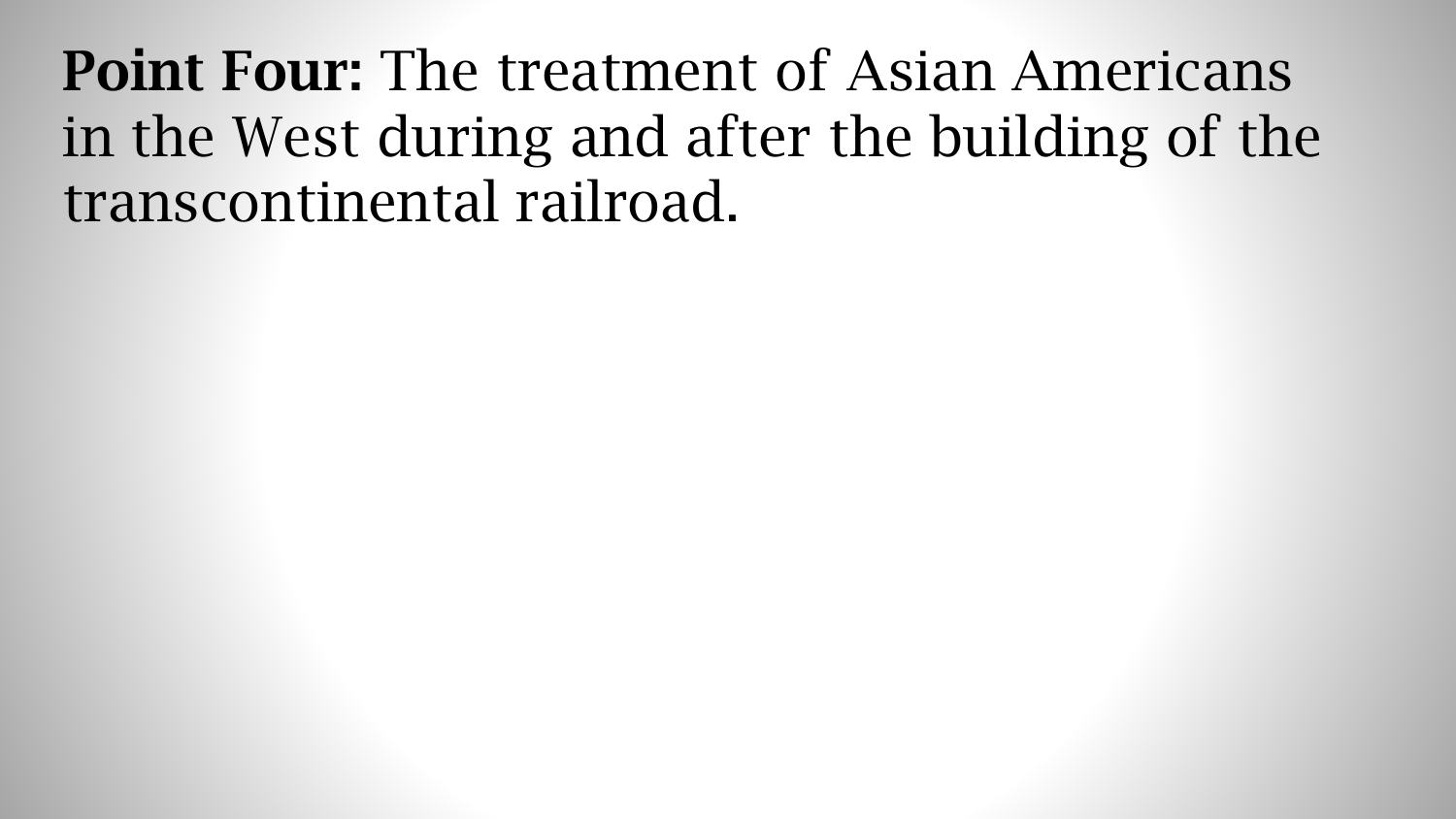Point Four: The treatment of Asian Americans in the West during and after the building of the transcontinental railroad.

During the building of the Transcontinental Railroad tens of thousands of Asian men (mostly Chinese workers) worked on the western end of the construction of the railroad. Some settled along the way in small towns.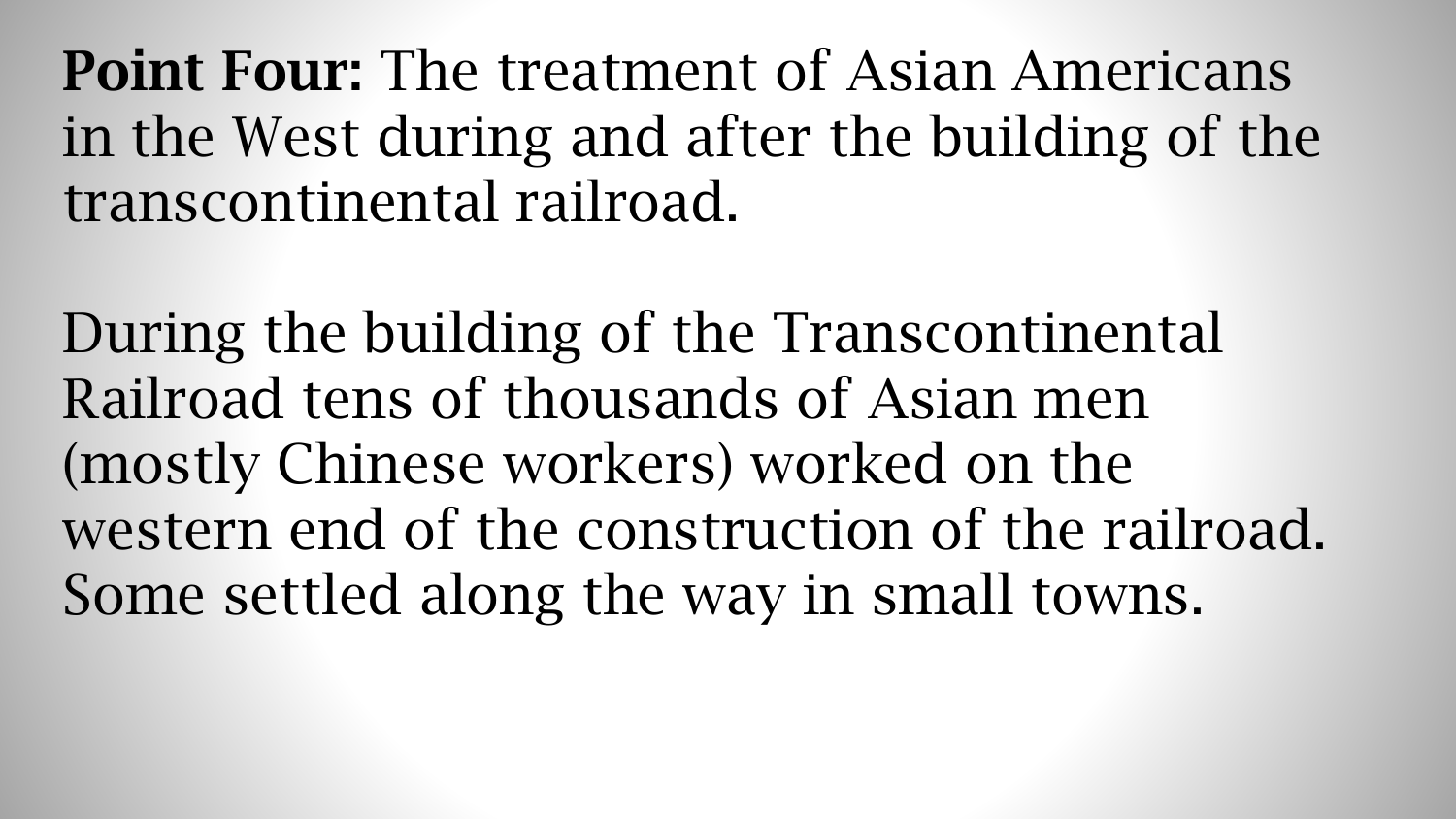Point Four: The treatment of Asian Americans during and after the building of the transcontinental railroad.

They, too ran into white resistance as white homestead settlers flooded into the West. Asians were forced out and herded into designated areas by a series of exclusionary and violent attacks. This is ethnic cleansing.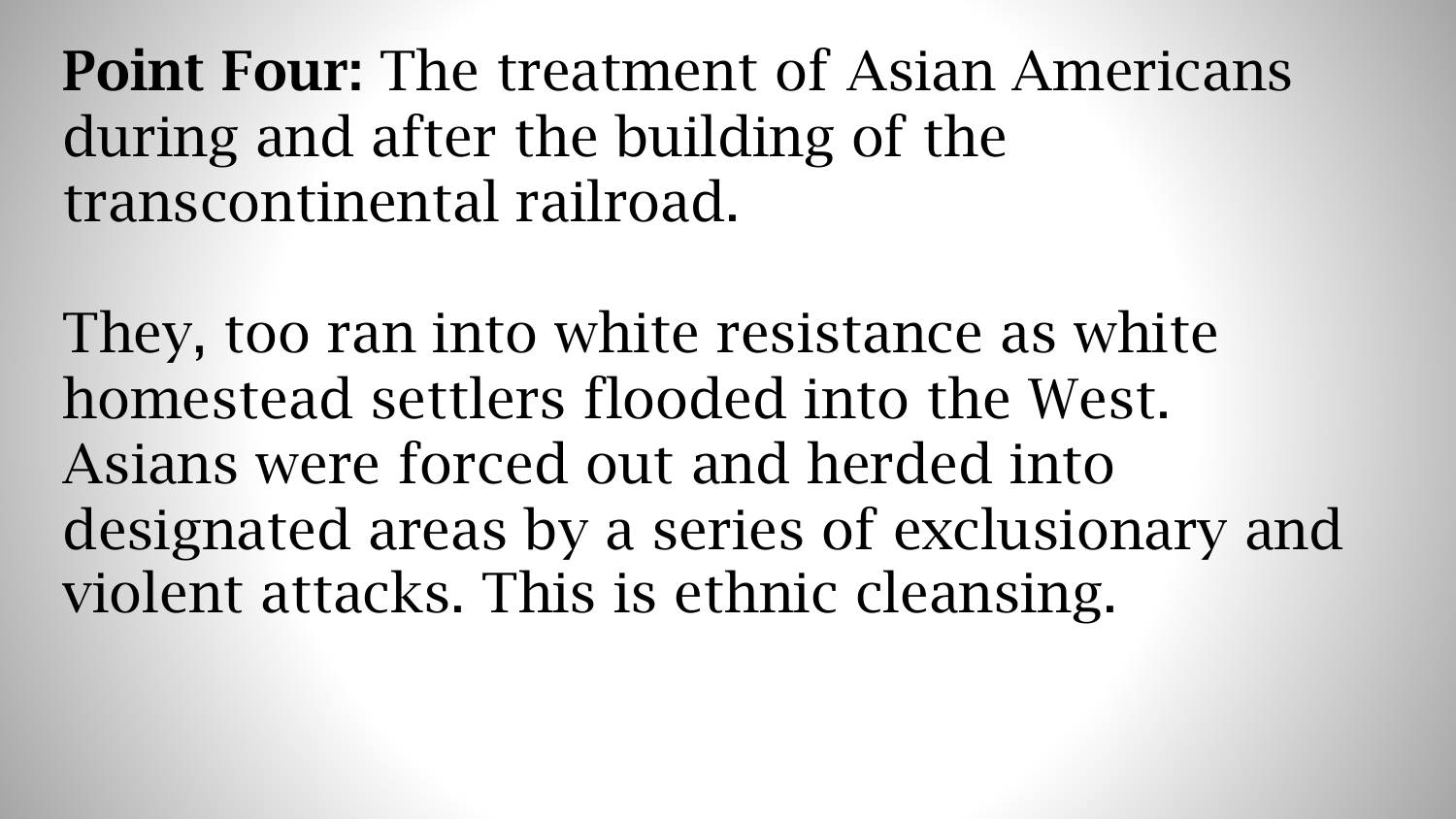Point Five: Throughout our history there are racially-motivated laws to limit upward mobility of people of color, such as the following: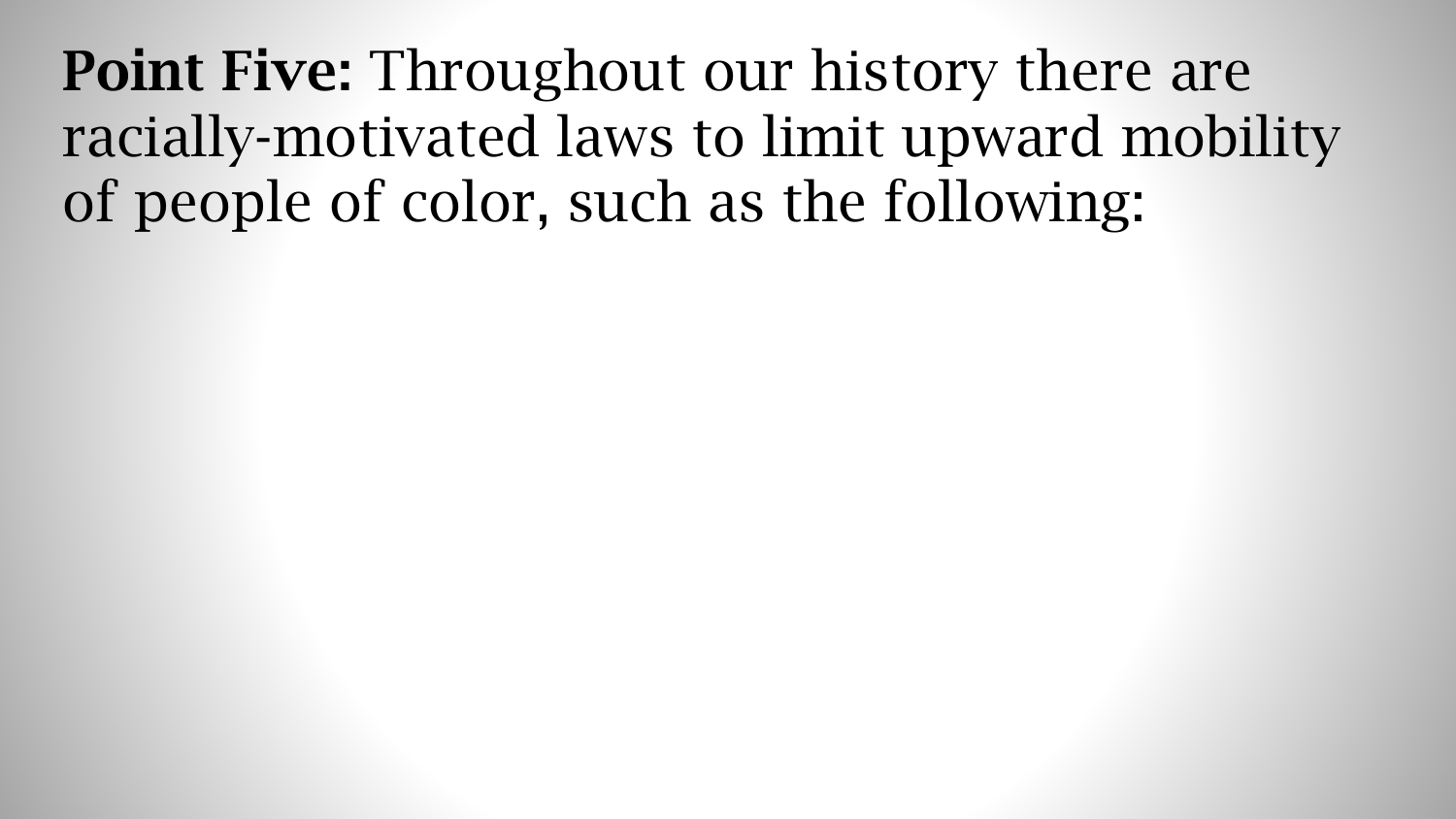Point Five: Throughout our history there are racially-motivated laws to limit upward mobility of people of color, such as the following:

1. 1830 Removal Act resulted in the ethnic cleansing of Native Americans from the Eastern U.S. to reservations west of the Mississippi River.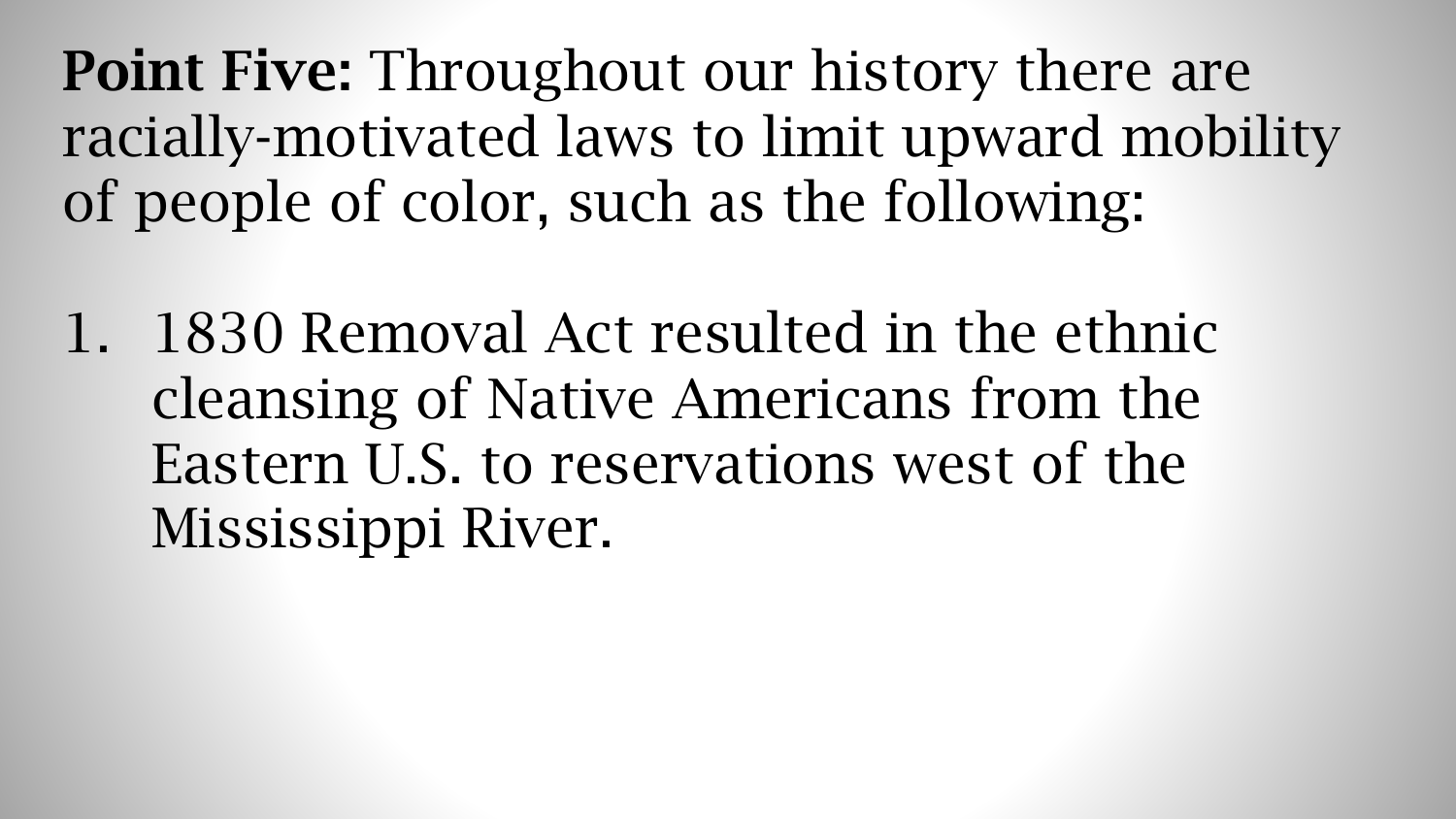Point Five: Throughout our history there are racially-motivated laws to limit upward mobility of people of color, such as the following:

- 1. 1830 Removal Act resulted in the ethnic cleansing of Native Americans from the Eastern U.S. to reservations west of the Mississippi River
- 2. 1887 General Allotment Act/Dawes Act measured the bloodlines of Native Americans to determine land ownership and reception of government benefits.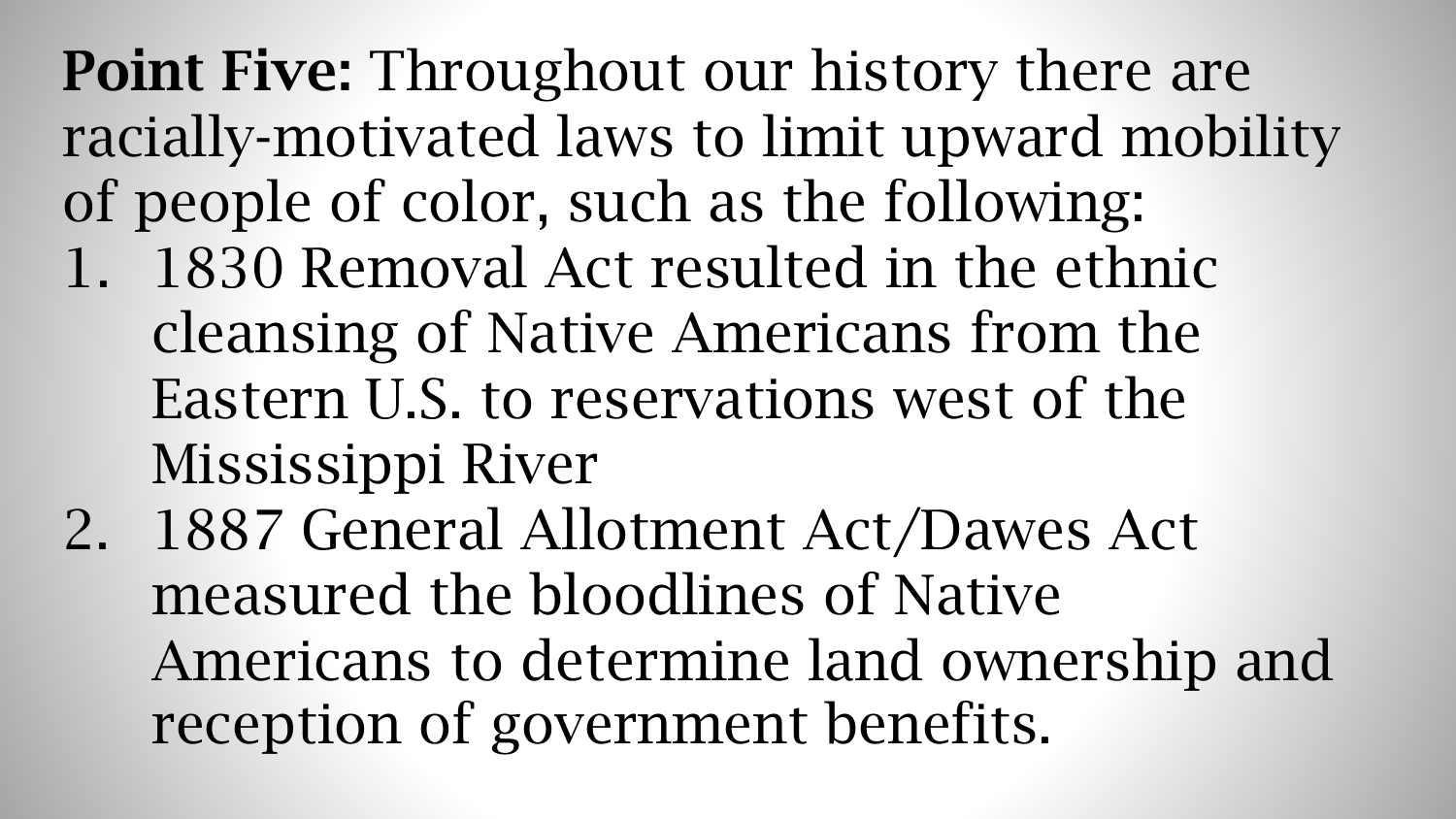Point Six: The National Origins Act of 1924 recalculated the number of immigrants who could enter the U.S. using a quota system based on 2% of the ethnic group's population in the U.S. as enumerated in the 1890 Census.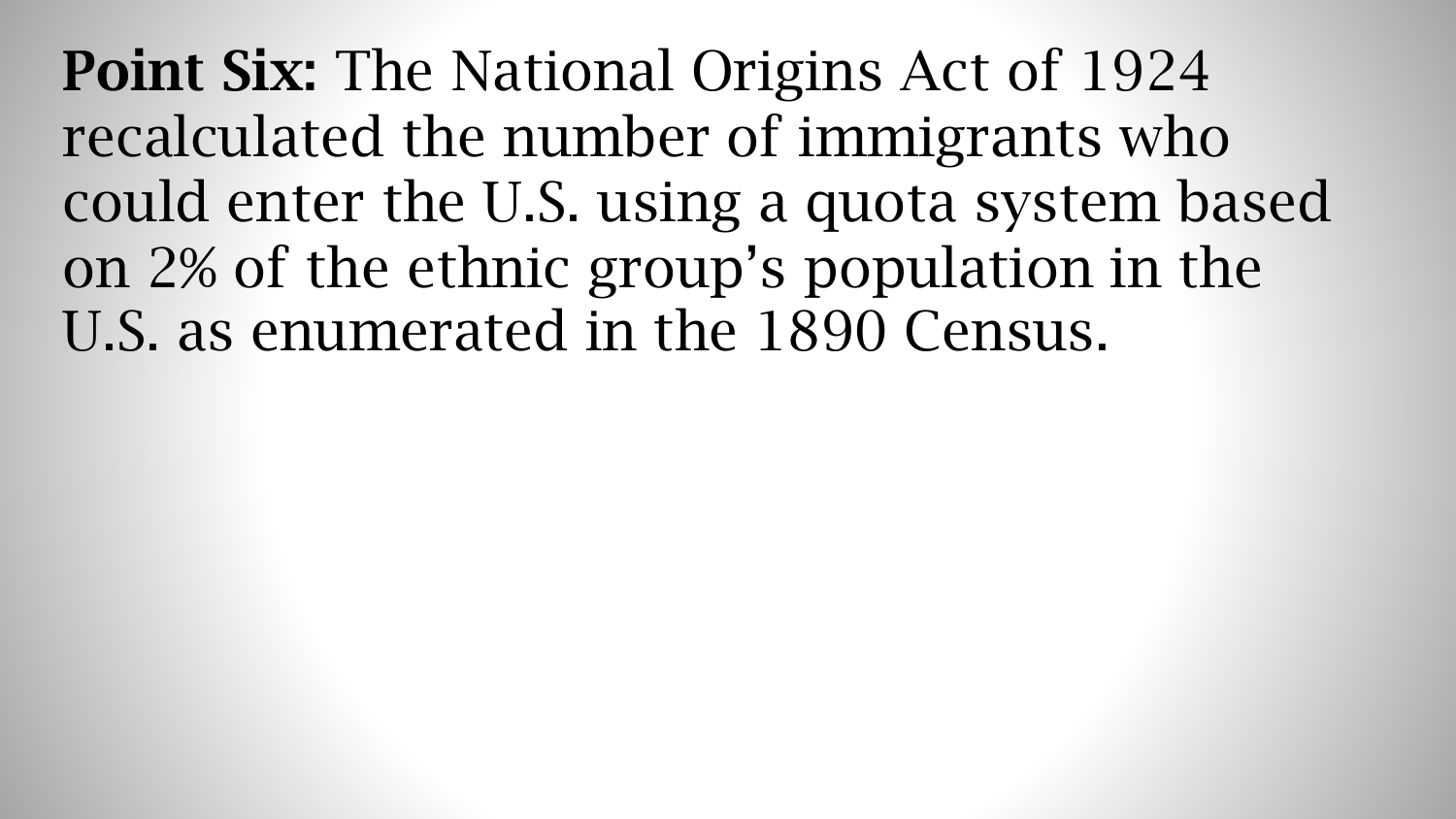Point Six: The National Origins Act of 1924 recalculated the number of immigrants who could enter the U.S. using a quota system based on 2% of the ethnic group's population in the U.S. as enumerated in the 1890 Census. The selection of that census was strategic as the majority of Southern and Eastern Europeans had not yet entered the U.S. in 1890.